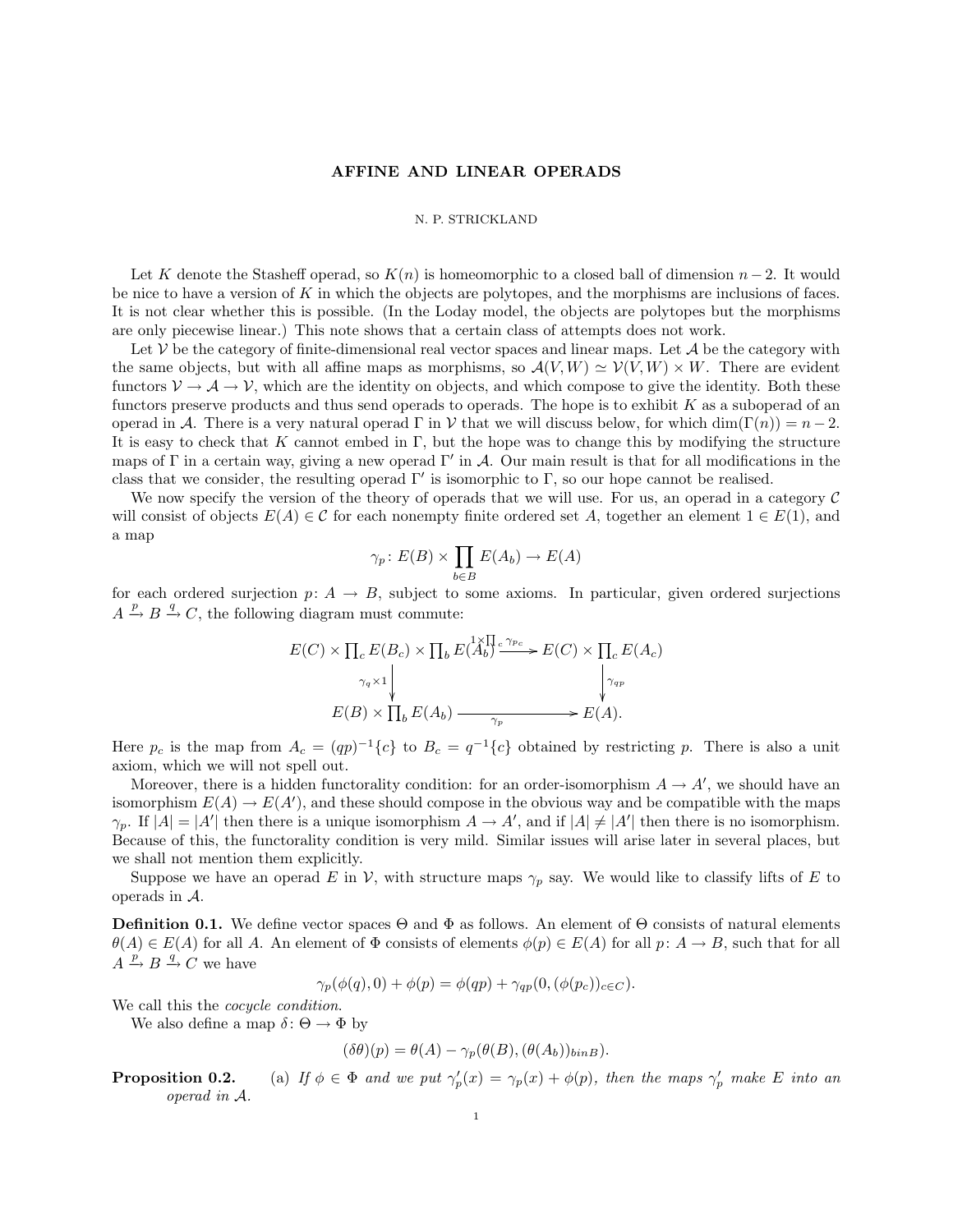- (b) This procedure gives all possible affine liftings of E.
- (c) Suppose we have lifts  $E_0, E_1$  given by elements  $\phi_0, \phi_1 \in \Phi$ , and we let M be the set of isomorphisms  $E_0 \to E_1$  that cover the identity in V. Then M bijects naturally with  $\{\theta \in \Theta \mid \delta\theta = \phi_1 - \phi_0\}$ .

*Proof.* Write this out.  $\square$ 

We now consider a specific example. Let  $Gaps(A)$  denote the set of intervals of size 2 in A, so  $|Gaps(A)| =$  $|A| - 1$ . Given an ordered epimorphism  $p: A \rightarrow B$ , we define a map

$$
\delta_p
$$
: Gaps $(A)$   $\rightarrow$  Gaps $(B)$  II  $\coprod_b$  Gaps $(A_b)$ 

by

$$
\delta_p(g) = \begin{cases} g \in \text{Gaps}(A_b) & \text{if } p(g) = \{b\} \\ p(g) \in \text{Gaps}(B) & \text{if } |p(g)| = 2. \end{cases}
$$

One checks that this is a bijection. Now let  $\beta$  denote the opposite of the category of finite sets and bijections, considered as a symmetric monoidal category under disjoint union. One checks that the maps  $\delta_b$  make Gaps into an operad in  $\mathcal{B}$ . Next, for any finite set X we put

$$
W^*(X) = \{ t \colon X \to \mathbb{R} \mid \sum_{x \in X} t(x) = 0 \}.
$$

We have natural maps  $W^*(X) \times W^*(Y) \to W^*(X \amalg Y)$ , making  $W^*$  into a lax monoidal functor  $\mathcal{B} \to \mathcal{V}$ . It follows that the vector spaces  $\Gamma(A) = W^*(\text{Gaps}(A))$  give an operad in  $\mathcal V$ . For  $y \in \Gamma(B)$  and  $x_b \in \Gamma(A_b)$  we have

$$
\gamma_p(y,(x_b)_{b\in B})(g) = \begin{cases} x_b(g) & \text{if } p(g) = \{b\} \\ y(p(g)) & \text{if } |p(g)| = 2. \end{cases}
$$

It is easy to see that  $\Gamma(2)$  is a point, so Γ-algebras have a single binary operation. Moreover, one checks that this operation is associative, with the n-fold product corresponding to the zero element in  $\Gamma(n)$ . As the binary operation in the Stasheff operad is not associative, we see that the Stasheff operad does not embed in Γ. However, it might embed in some affine lift of Γ.

In the case  $E = \Gamma$ , an element  $\theta \in \Theta$  consists of numbers  $\theta(A, g)$  for  $g \in \text{Gaps}(A)$ , such that  $\sum_{g \in \text{Gaps}(A)} \theta(A, g)$ 0. Similarly, an element  $\phi \in \Phi$  is given by numbers  $\phi(p, g)$  for each ordered surjection  $p: A \to B$  and each  $g \in \text{Gaps}(A)$ , with  $\sum_g \phi(p, g) = 0$ . These would have to satisfy the operad axiom mentioned previously. To make this more explicit, consider maps  $A \xrightarrow{p} B \xrightarrow{q} C$  and a gap  $g \in \text{Gaps}(A)$ . We distinguish three cases:

I  $p(g) = \{b\}$ , and  $q(b) = c$ II  $|p(g)| = 2$  and  $qp(g) = \{c\}$ III  $|p(g)| = 2$  and  $|qp(g)| = 2$ .

The cocycle condition translates as follows in the three cases:

I  $\phi(p,q) = \phi(qp,q) + \phi(p_c,q)$ II  $\phi(q, p(g)) + \phi(p, g) = \phi(qp, g) + \phi(p_c, g)$ III  $\phi(q, p(g)) + \phi(p, g) = \phi(qp, g)$ .

The map  $\delta: \Theta \to \Phi$  is given by

$$
(\delta\theta)(p,g) = \begin{cases} \theta(A,g) - \theta(A_b,g) & \text{if } p(g) = \{b\} \\ \theta(A,g) - \theta(B,p(g)) & \text{if } |p(g)| = 2. \end{cases}
$$

Now let  $\Theta^+$  and  $\Phi^+$  be defined analogously to  $\Theta$  and  $\Phi$ , but without the conditions  $\sum_g \theta(A,g) = 0$ and  $\sum_g \phi(p,g) = 0$ . Note that  $\delta$  extends to give a map  $\delta^+ \colon \Theta^+ \to \Phi^+$  by the same formulae. We define maps  $\pi, \pi' : \Phi^+ \to \Theta^+$  as follows. First, for any  $g \in \text{Gaps}(A)$ , we let  $A/g$  be the quotient set in which the two elements of  $g$  are identified together. We give this the unique order for which the quotient map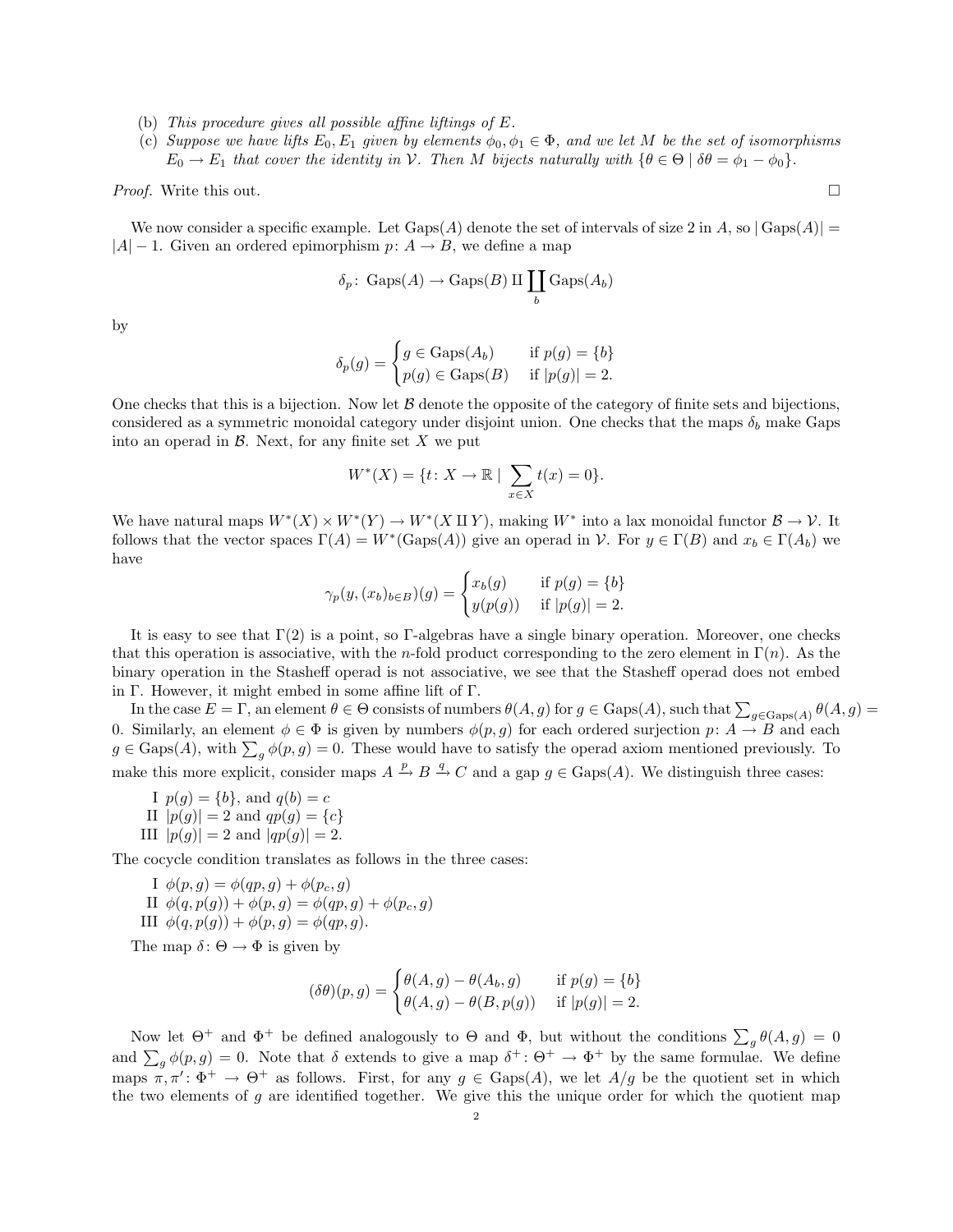$r = r_{A,g}: A \to A/g$  is order-preserving. We also let  $r' = r'_{A,g}: A \to g$  be the unique order-preserving retraction onto g. We then put

$$
(\pi \phi)(A, g) = \phi(r, g)
$$

$$
(\pi' \phi)(A, g) = \phi(r', g).
$$

We also define maps  $\mathbb{R} \stackrel{\eta}{\rightarrow} \Theta^+ \stackrel{\epsilon}{\rightarrow} \mathbb{R}$  by  $\eta(t)(A, g) = t$  and

$$
\epsilon(\theta) = \theta(\{0, 1\}, \{0, 1\}).
$$

Note that  $\epsilon \eta = 1$  and  $\epsilon(\Theta) = 0$ .

<span id="page-2-0"></span>**Lemma 0.3.** If  $\phi \in \Phi^+$  and  $p: A \to B$  and  $g \in \text{Gaps}(A)$ , we have

$$
\phi(p,g) = \begin{cases}\n(\pi \phi)(A,g) - (\pi \phi)(A_b, g) & \text{if } p(g) = \{b\} \\
(\pi' \phi)(A, g) - (\pi' \phi)(B, p(g)) & \text{if } |p(g)| = 2.\n\end{cases}
$$

**Lemma 0.4.** In the first case, note that there is a unique map  $\bar{p}$ :  $A/g \rightarrow B$  with  $\bar{p}r = p$ . The cocycle condition for this composite is covered by Case I: it says that  $\phi(r,g) = \phi(p,g) + \phi(r_b,g)$ , where  $r_b$  is a restriction of r which can be identified with the map  $A_b \to A_b/g$ . Thus  $\phi(r, g) = (\pi \phi)(A, g)$  and  $\phi(r_b, g) =$  $(\pi\phi)(A_b, g)$ , giving the first case of the lemma.

For the second case, note that the composite  $r'_{B,p(g)}p$  can be identified with  $r'_{A,g}$ . The cocycle condition for this composite is covered by Case III, and gives  $(\pi' \phi)(B, p(g)) + \phi(p, g) = (\pi' \phi)(A, g)$ , as required.

**Lemma 0.5.** We have  $\pi \delta = \pi' \delta = 1 - \eta \epsilon : \Theta \to \Theta$ .

Proof. Consider an element  $\theta \in \Theta$ , and put  $\phi = \delta(\theta)$ . Let b denote the image of g in  $A/g$ , so  $A_b$  is just the set g, so  $\theta(A_b, g) = \epsilon(\theta)$ . Using this, and the first clause in the definition of  $\delta$ , we see that  $\pi\delta(\theta)(A,g) = \phi(r_{A,g}, g) = \theta(A,g) - \epsilon(\theta)$  as claimed.

Now instead consider  $r' : A \rightarrow g$ . Here the second clause in the definition of  $\delta$  is relevant, giving  $\pi' \delta(\theta)(A, g) = \phi(r', g) = \theta(A, g) - \theta(g, g) = \theta(A, g) - \epsilon(\theta)$ , as required.

<span id="page-2-1"></span>Lemma 0.6.  $\epsilon \pi' = 0 = \epsilon \pi \colon \Phi^+ \to \mathbb{R}$ , and  $\delta \eta = 0 \colon \mathbb{R} \to \Phi^+$ .

*Proof.* Write 2 for  $\{0,1\}$  (so Gaps(2) =  $\{2\}$ ), and p for the identity map of 2. From the definitions we have  $\epsilon \pi'(\phi) = \phi(p, 2)$ . Taking  $q = p$  and using case III of the cocycle identity, we see that  $\phi(p, 2) + \phi(p, 2) = \phi(p, 2)$ , so  $\phi(p, 2) = 0$ . Similarly, case I of the cocycle identity for  $2 \to 1 \to 1$  gives  $\epsilon \pi(\phi) = 0$ . It is immediate from the definitions that  $\delta \eta = 0$ .

**Lemma 0.7.** The map  $\pi' : \Phi^+ \to \Theta^+$  is injective.

*Proof.* Suppose we have  $\phi \in \Phi^+$  with  $\pi'(\phi) = 0$ . Put  $\nu = \pi(\phi)$ , and then

$$
\nu[i:j] = \nu(\{0,1,\ldots,i+j-1\},\{i-1,i\}).
$$

We know from Lemma [0.3](#page-2-0) that when  $p: A \to B$  and  $g \in \text{Gaps}(A)$  we have

$$
\phi(p,g) = \begin{cases} \nu(A,g) - \nu(A_b,g) & \text{if } p(g) = \{b\} \\ 0 & \text{if } |p(g)| = 2. \end{cases}
$$

Moreover, every pair  $(A, g)$  is isomorphic to the pair involved in  $\nu[i : j]$  for some i and j. It will therefore suffice to prove that  $\nu[i : j] = 0$ . Note that we have  $\nu[1 : 1] = \epsilon \pi(\phi) = 0$  by Lemma [0.6.](#page-2-1)

Given the above description of  $\phi(A, g)$ , case II of the cocycle identity simplifies as follows: if  $|p(g)| = 2$ and  $qp(g) = \{c\}$  then

$$
\nu(A_c, g) - \nu(A, g) - \nu(B_c, p(g)) + \nu(B, p(g)) = 0.
$$

(One also checks that cases I and III are automatically satisfied.)

Now consider a pullback diagram as follows:

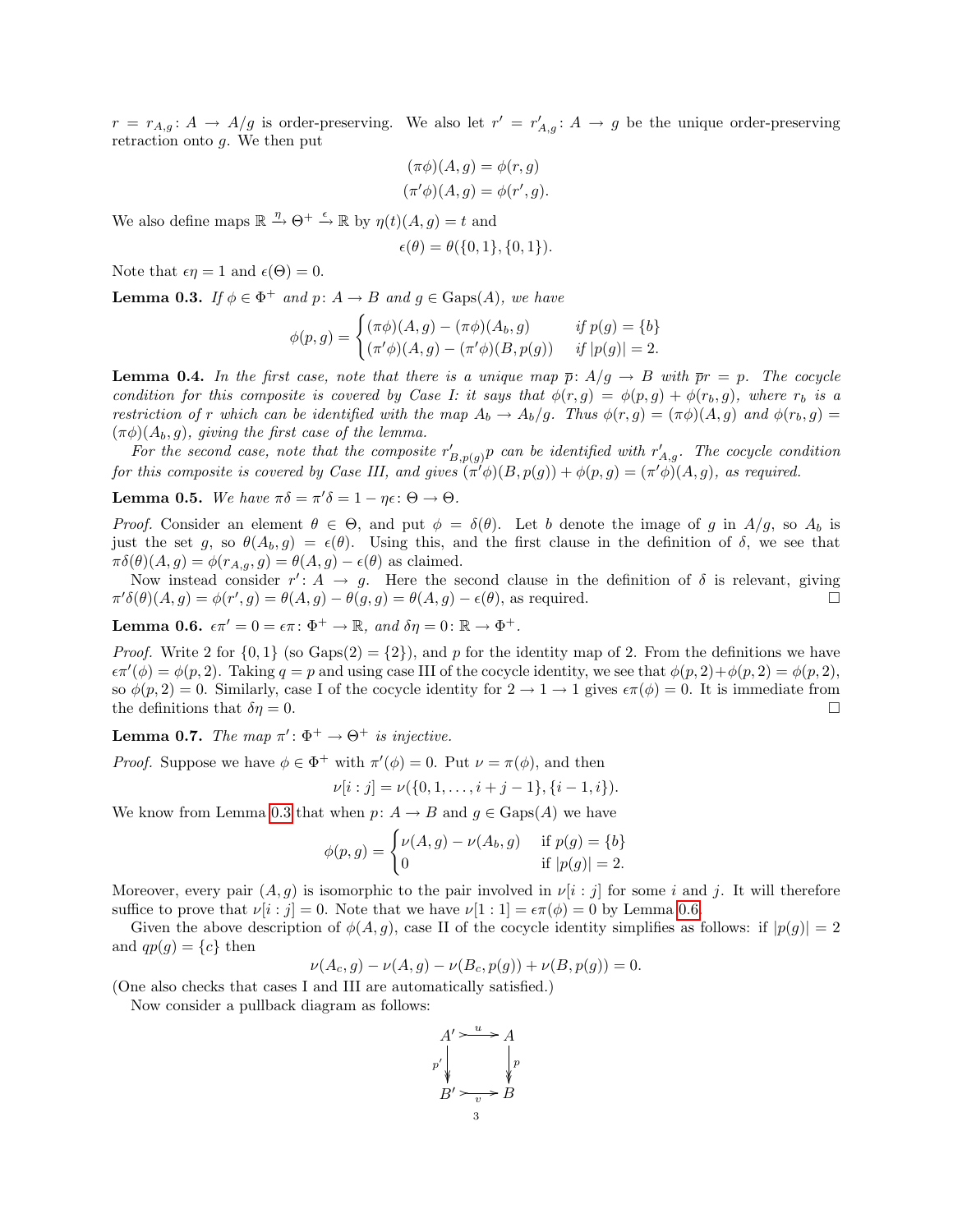Suppose that the horizontal maps are inclusions of intervals, and the vertical maps are order-preserving surjections, and that  $g \in \text{Gaps}(A') \subseteq \text{Gaps}(A)$ . By applying the cocycle identity to the maps  $A \xrightarrow{p} B \xrightarrow{q}$  $B/B'$ , we find that

$$
\nu(A', g) - \nu(A, g) - \nu(B', p(g)) + \nu(B, p(g)) = 0.
$$

Now put  $\lambda[i] = \nu[i:1]$  and  $\rho[j] = \nu[1:j]$ . We claim that  $\nu[i:j] = \lambda[i] + \rho[j]$ . To see this, consider the sets  $A = \{0, \ldots, i + j - 1\}$  and  $I = \{0, \ldots, i - 1\}$  and  $J = \{i, \ldots, i + j - 1\}$  and  $g = \{i, i + 1\}$ . Then put  $B = A/I$  and  $B' = (I \amalg \{i\})/I \simeq 2$ , so  $A' = I \amalg \{i\}$ . The square now looks like



We then have  $\nu(A, g) = \nu[i : j]$  and  $\nu(A', g) = \lambda[i]$  and  $\nu(B, p(g)) = \rho[j]$  and  $\nu(B', p(g)) = \nu[1 : 1] = 0$ . The cocycle identity therefore gives  $\nu[i : j] = \lambda[i] + \rho[j]$  as claimed, and it will suffice to show that  $\lambda = \rho = 0$ . Note that  $\lambda[1] = \rho[1] = \nu[1:1] = 0$ .

Now instead consider the following square, in which the horizontal maps are the obvious inclusions and the vertical maps are the obvious quotients.

$$
J \amalg 1 \rightarrow \rightarrow I \amalg J \amalg 1
$$
  
\n
$$
p' \downarrow \qquad \qquad p
$$
  
\n
$$
J \amalg 1 \rightarrow \rightarrow 1 \amalg J \amalg 1
$$

Take q to be the last gap in I II J II 1; the cocycle identity then gives  $\lambda[j] - \lambda[i + j] - \lambda[j] + \lambda[i + 1] = 0$ , or in other words  $\lambda[i + j] = \lambda[i + 1]$ . Here it is implicit that  $i, j > 0$ , so we conclude that  $\lambda[k]$  is independent of k for  $k > 1$ .

Now instead consider the following square:

$$
J \amalg 1 \rightarrow {\text{ }} \rightarrow I \amalg J \amalg 1
$$
\n
$$
p' \downarrow \qquad \qquad p
$$
\n
$$
1 \amalg 1 \rightarrow {\text{ }} \rightarrow I \amalg 1 \amalg 1
$$

The cocycle identity then gives  $\lambda[i+j] = \lambda[j] + \lambda[i+1]$ , but  $\lambda[k]$  is independent of k for  $k > 1$ , and it follows that  $\lambda[k] = 0$  for  $k > 1$ . We saw earlier that  $\lambda[1] = 0$ , so  $\lambda = 0$ . By essentially the same argument, we also have  $\rho = 0$ . It follows that  $\nu = 0$  and  $\phi = 0$ , as claimed.

**Lemma 0.8.** We have a short exact sequence  $\mathbb{R} \stackrel{\eta}{\to} \Theta^+ \stackrel{\delta}{\to} \Phi^+$ , which is split by  $\mathbb{R} \stackrel{\epsilon}{\leftarrow} \Theta^+ \stackrel{\pi'}{\leftarrow} \Phi^+$ .

Proof. We have already seen that  $\epsilon \eta = 1_{\mathbb{R}}$  and  $\delta \eta = 0$  and  $\epsilon \pi' = 0$  and  $1_{\Theta^+} = \pi' \delta + \eta \epsilon$ . All that is left is to check that  $\delta \pi' = 1_{\Phi^+}$ . To see this, compose the relation  $1 = \pi' \delta + \eta \epsilon$  with  $\pi'$  and use  $\epsilon \pi' = 0$  to get  $\pi' = \pi' \delta \pi'$ . As  $\pi'$  is injective, this gives  $\delta \pi' = 1$  as required.

# <span id="page-3-0"></span>Corollary 0.9.  $\Phi = \delta(\Theta)$ .

Proof. Given  $\phi \in \Phi$ , put  $\theta = \pi'(\phi) \in \Theta^+$ , so  $\phi = \delta(\theta)$ . Put  $\sigma(A) = \sum_{g \in \text{Gaps}(A)} \theta(A, g)$ . It will suffice to show that  $\theta \in \Theta$ , or in other words that  $\sigma = 0$ . Note that  $\sigma(1) = 0$  (because Gaps(1) =  $\emptyset$ ) and also  $\sigma(2) = \theta(2,2) = \epsilon(\theta) = \epsilon(\pi'(\phi)) = 0.$ 

From the definition of  $\delta$ , we have

$$
\phi(p,g) = \begin{cases} \theta(A,g) - \theta(A_b,g) & \text{if } p(g) = \{b\} \\ \theta(A,g) - \theta(B,p(g)) & \text{if } |p(g)| = 2. \end{cases}
$$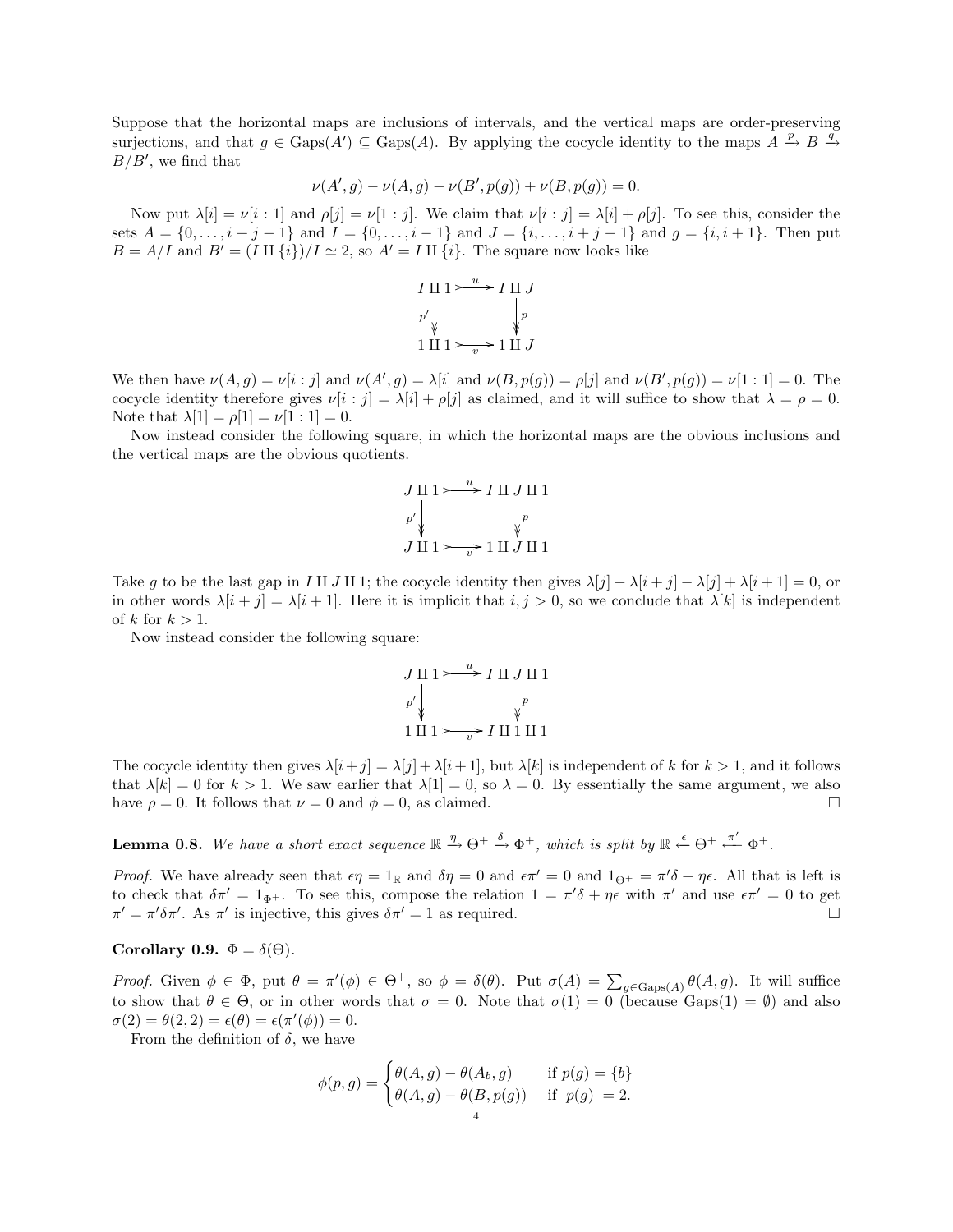Note also that  $\phi \in \Phi \subset \Phi^+$ , so  $\sum_{g \in \text{Gaps}(A)} \phi(p,g) = 0$ . Putting this together, and using the bijection  $Gaps(A) = Gaps(B) \amalg \coprod_b Gaps(A_b)$ , we get

$$
\sigma(A) = \sigma(B) + \sum_{b} \sigma(A_b).
$$

In particular, if all the sets  $A_b$  have size at most two, we see that  $\sigma(A) = \sigma(B)$ . Using this, we can easily prove by induction that  $\sigma(A) = 0$  for all A.

Corollary [0.9](#page-3-0) tells us that any affine shift of the operad  $\Gamma$  is isomorphic to  $\Gamma$ . We can also prove a little more. Let us say that a *multiplicative shift* of  $\Gamma$  is an operad in  $\mathcal V$  whose underlying spaces are the same as for Γ, with structure maps of the form

$$
\gamma_p'(y;(x_b)_{b\in B})(A,g) = \mu(p,g)\gamma_p(y;(x_b)_{b\in B})(A,g)
$$

for some system of numbers  $\mu(p, g) > 0$ . For any such rescaling, we see that the numbers  $\phi(p, g) = \log(\mu(p, g))$ define a point in  $\Phi^+$ , which therefore has the form  $\delta(\theta)$  for some  $\theta \in \Theta^+$ . The numbers  $\exp(\theta(A, g))$  then give rise to an isomorphism between the old operad structure and the new one.

### AN ATTEMPT AT A PROJECTIVE VERSION

Now put  $\widetilde{\Gamma}(A) = \text{Map}(\Gamma(A), \mathbb{R})$ , so  $\Gamma(A) = \widetilde{\Gamma}(A)/\mathbb{R}$ . The spaces  $\widetilde{\Gamma}(A)$  then form an operad in V, for which the structure maps are isomorphisms. For any nonzero vector space V we put  $P^+V = (V \setminus \{0\})/\mathbb{R}^+$ . We will also put  $P^+0 = 1$ .

There are no natural maps  $P^+V \times P^+W \to P^+(V \oplus W)$ , and because of this, the spaces  $P^+\widetilde{\Gamma}(A)$  do not naturally form an operad.

Next, consider a space V with a splitting  $V = \bigoplus_i V_i$ , in which some of the  $V_i$  may be zero. Let  $P^+(V_1,\ldots,V_r)$  denote the subspace of  $P^+(V)$  consisting of classes  $[x_1:\ldots:x_r]$  such that for all i with  $V_i \neq 0$  we have  $x_i \neq 0$ . We then have projections

$$
\pi_i\colon P^+(V_1,\ldots,V_r)\to P^+(V_i)
$$

for  $r = 1, \ldots, r$ . Given subspaces  $K_i \subseteq P^+(V_i)$ , a projective product of these subspaces means a subspace  $K \subseteq P^+(V_1,\ldots,V_r)$  such that maps  $\pi_i: K \to P^+(V_i)$  combine to give a bijection  $K \to \prod_i K_i$ .

**Example 0.10.** Suppose that each  $K_i$  is a single point, represented by a ray  $R_i \subset V_i \setminus \{0\}$ . If we choose  $v_i \in R_i$  for all i and then put  $v = \sum_i v_i$  and  $K = \mathbb{R}^+ v \in S(V)$ , then K is a projective product of the  $K_i$ . Every projective product arises in this way for some choice of the vectors  $v_i \in R_i$ . We can thus choose many different projective products.

<span id="page-4-0"></span>**Definition 0.11.** By a projective operad in  $\tilde{\Gamma}$  we mean a system of subsets  $K(A) \subseteq S\tilde{\Gamma}(A)$  and subsets  $K(p) \subseteq K(A)$  for all  $p: A \to B$ , such that the subspace

$$
S(\gamma_p)^{-1}(K(p)) \subseteq S\left(\widetilde{\Gamma}(B) \oplus \bigoplus_b \widetilde{\Gamma}(A_b)\right)
$$

is a projective product of the spaces  $K(B)$  and  $K(A_b)$  (for  $b \in B$ ). If this holds, the the operad structure maps for  $\overline{\Gamma}$  give rise to maps

$$
K(B) \times \prod_b K(A_p) \xrightarrow{\pi^{-1}} K(p) \xrightarrow{\text{inc}} K(A).
$$

We further assume that these maps make  $K$  into an operad.

**Definition 0.12.** Now note that  $S(\tilde{\Gamma}(2))$  consists of two points, which we call  $\mu^+$  and  $\mu^-$ . Let K be a projective operad in  $\tilde{\Gamma}$ , such that  $K(2) = {\mu^+}$ . Given a binary Stasheff tree  $\mathcal{T} \in \mathcal{K}(A)$ , we can now define  $\mu_{\mathcal{T}} \in K(A)$  in an evident way. Explicitly, let  $A_0$  and  $A_1$  be the two children of the root in  $\mathcal{T}$ , and define  $p: A \to 2$  by  $p(a) = i$  for  $a \in A_i$ , and let  $\mathcal{T}_i$  be the tree on  $A_i$  induced by  $\mathcal{T}$ ; then  $\mu_{\mathcal{T}}$  is defined recursively as  $\gamma_p(\mu^+;\mu_{\mathcal{T}_0},\mu_{\mathcal{T}_1})$ . We say that K is a projective Stasheff operad if

- (a) K(A) is the convex hull of the points  $\mu_T$ , and this is a polytope of dimension  $|A| 2$ .
- (b) The points of  $K(A)$  consist of functions on Gaps(A) that are everywhere strictly positive.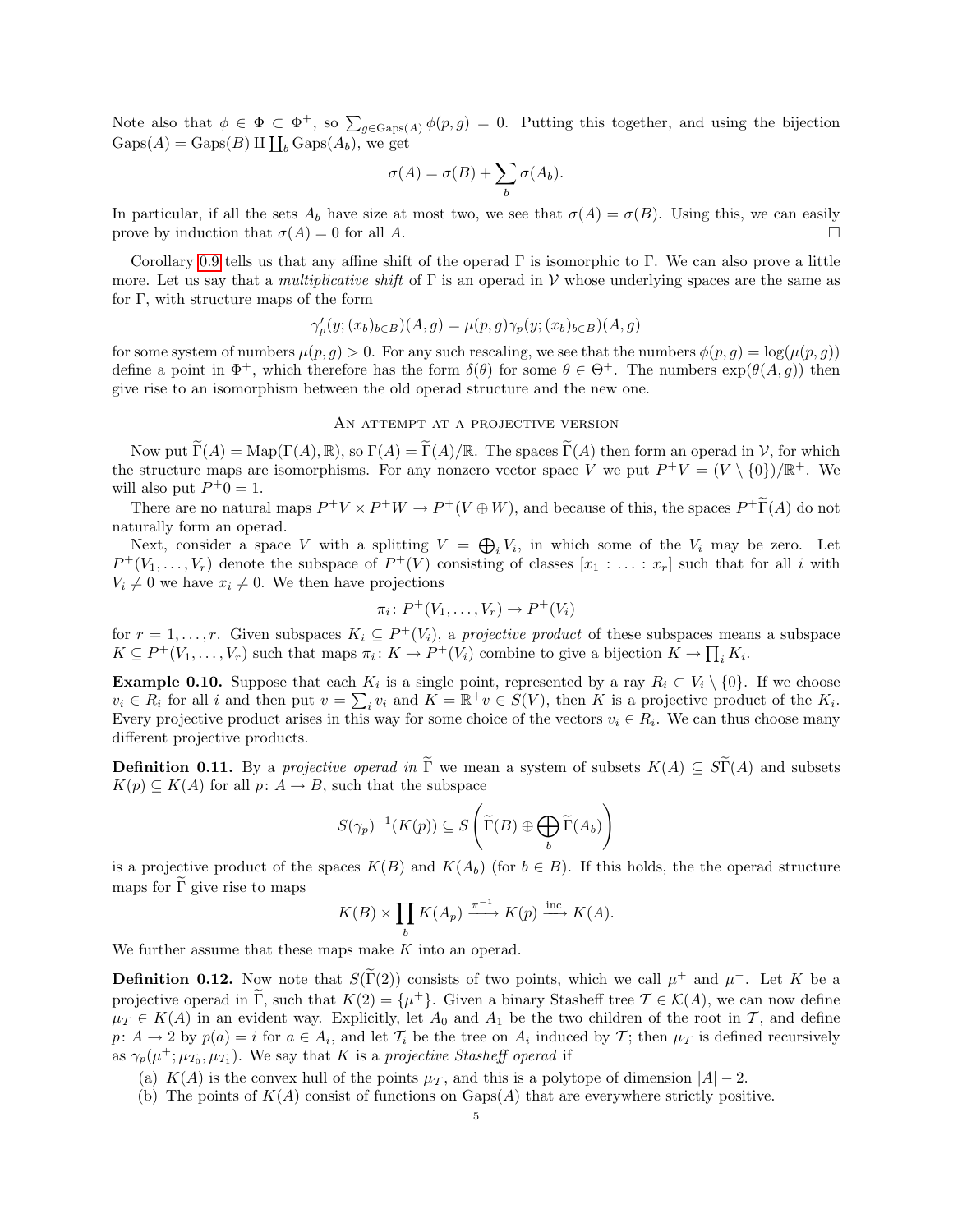(c)  $K(p)$  is the convex hull of the points  $\mu_{\mathcal{T}}$  for all trees T such that  $\mathcal{F}_b \subseteq \mathcal{T}$ , where

$$
\mathcal{F}_b = \{ A_b \mid b \in B \text{ and } |A_b| > 1 \}.
$$

Moreover, this is a face of codimension  $|\mathcal{F}_b|$  in  $K(A)$ .

We believe that there is no projective Stasheff operad.

Suppose that there is. Define trees  $\mathcal{L}, \mathcal{R} \in \mathcal{K}(3)$  by  $\mathcal{L} = \{\{0, 1\}, \{0, 1, 2\}\}\$  and  $\mathcal{R} = \{\{1, 2\}, \{0, 1, 2\}\}.$ 



Put  $\lambda = \mu_{\mathcal{L}}$  and  $\rho = \mu_{\mathcal{R}}$ , so  $\lambda, \rho \in S(\text{Map}(\text{Gaps}(3), \mathbb{R})) = S(\mathbb{R}^2)$ . There are thus unique numbers  $u, v > 0$ such that  $\lambda = [1 : u]$  and  $\rho = [1 : v]$ . We next argue that all other points  $\mu_{\mathcal{T}}$  (for  $\mathcal{T} \in \mathcal{K}(A)$  with  $|A| > 3$ ) are determined by  $\lambda$  and  $\rho$ .

Suppose we have an interval  $L \in \mathcal{T}$  with  $L \neq A$ , and let  $p: A \to A/L$  be the projection. Put  $\mathcal{U} = \{B \in \mathcal{U} \mid \exists \phi \in \mathcal{U}\}$  $\mathcal{T} \mid B \subseteq L$   $\in \mathcal{K}(L)$  and  $\mathcal{V} = \{q(B) \mid B \in \mathcal{T}, B \nsubseteq L\} \in \mathcal{K}(K/L)$ , and for  $a \in A \setminus L$  let  $1_a$  denote the element of  $K({a})$ . From the definitions we have

$$
\mu_{\mathcal{T}} = \gamma_p(\mu_{\mathcal{V}}; \mu_{\mathcal{U}}, (1_a)_{a \in A \setminus L}).
$$

We say that T splits at L into U and V.

Next note that p gives a bijection  $Gaps(A) = Gaps(L)$  II  $Gaps(A/L)$  and thus a splitting  $\Gamma(A) = \Gamma(L) \oplus \Gamma(L)$ Γ(A/L), with respect to which we can represent  $\mu_{\mathcal{T}}$  as  $(\alpha_{\mathcal{T},L}, \beta_{\mathcal{T},L})$  say. By Definition [0.11,](#page-4-0)  $\alpha_{\mathcal{T},L}$  must be a positive multiple of  $\mu_{\mathcal{U}}$ , and  $\beta_{\mathcal{T},L}$  must be a positive multiple of  $\mu_{\mathcal{V}}$ . Together, these two facts constrain  $\mu_{\mathcal{T}}$ to lie  $S(W_{\mathcal{T},L})$ , for a certain two-dimensional space  $W_{\mathcal{T},L} \subset \widetilde{\Gamma}(A)$ . More precisely, let  $f: \text{Gaps}(A) \to \mathbb{R}^+$ represent  $\mu_{\mathcal{T}}$ . The above tells us  $f(g)/f(g')$  whenever  $g, g' \in \text{Gaps}(L)$  or  $g, g' \in \text{Gaps}(A/L)$ , so we can determine  $\mu_T = \mathbb{R}^+ f$  if we can find  $f(g)/f(g')$  for a single pair  $g, g'$  with  $g \in \text{Gaps}(L)$  and  $g' \in \text{Gaps}(A/L)$ . This can be done by choosing any other interval  $L' \in \mathcal{T} \setminus \{A, L\}$  and considering  $W_{\mathcal{T}, L'}$ . (Such an L' exists for  $|A| > 3.$ 

The above shows that given  $\lambda$  and  $\rho$ , there is at most one consistent choice for  $\mu_{\mathcal{T}}$  for all T. In the case  $|A| = 4$  there are precisly two intervals  $L \in \mathcal{T}$  with  $L \neq A$ , and using this we see that there is in fact a unique consistent choice. The formulae are as follows:



For example, consider the tree  $\mathcal{T}_2 = \{L, L', A\}$ , where  $L = \{1, 2\}$  and  $L' = \{1, 2, 3\}$ . The corresponding point  $z = \mu_{\mathcal{T}_2}$  must have the form  $[w : x : y]$  for some  $w, x, y > 0$ . If we split T at L, we find that  $Gaps(L) = \{\{1, 2\}\}\$ and  $Gaps(A/L) = \{\{0, 1\}, \{2, 3\}\}\$ . The relevant tree U is the unique binary tree on L, whereas V is isomorphic to the tree R on  $\{0,1,2\}$  so  $\mu_{\mathcal{V}} = [1 : v]$ . It follows that  $[w : y] = [1 : v]$ , so  $y = vw$ . Now instead split at L', so  $\text{Gaps}(L') = \{\{1, 2\}, \{2, 3\}\}\$ and U is isomorphic to L, so  $\mu_{\mathcal{U}} = [1 : u]$ . We find that  $[x : y] = [1 : u]$ , so  $y = ux$ . It follows that  $[x : y : z] = [v : u : uv]$  as claimed. The other vectors can be calculated in the same way.

Part of the assumptions for a Stasheff operad is that the points  $z_i = \mu_{\mathcal{T}_i}$  form a genuine pentagon, with sides joining  $z_i$  to  $z_{i+1}$  (where i is considered modulo 5). In particular, this means that  $z_{i-1}$ ,  $z_i$  and  $z_{i+1}$ should be linearly independent. If  $u = 1$  then this fails for  $i = 1$ , and if  $v = 1$  it fails for  $i = 2$ . We may thus assume that  $u, v \neq 1$ .

For  $|A| > 4$ , it could in principle happen that the constraints on  $\mu_{\mathcal{T}}$  were inconsistent, so that  $\mu_{\mathcal{T}}$  would not exist. We have checked that this problem does not occur for  $|A| = 5$ , but we do not have a general argument. However, a different problem arises. Given an interval  $L \subset A$  with  $|L| > 1$ , consider the set  $V_L$